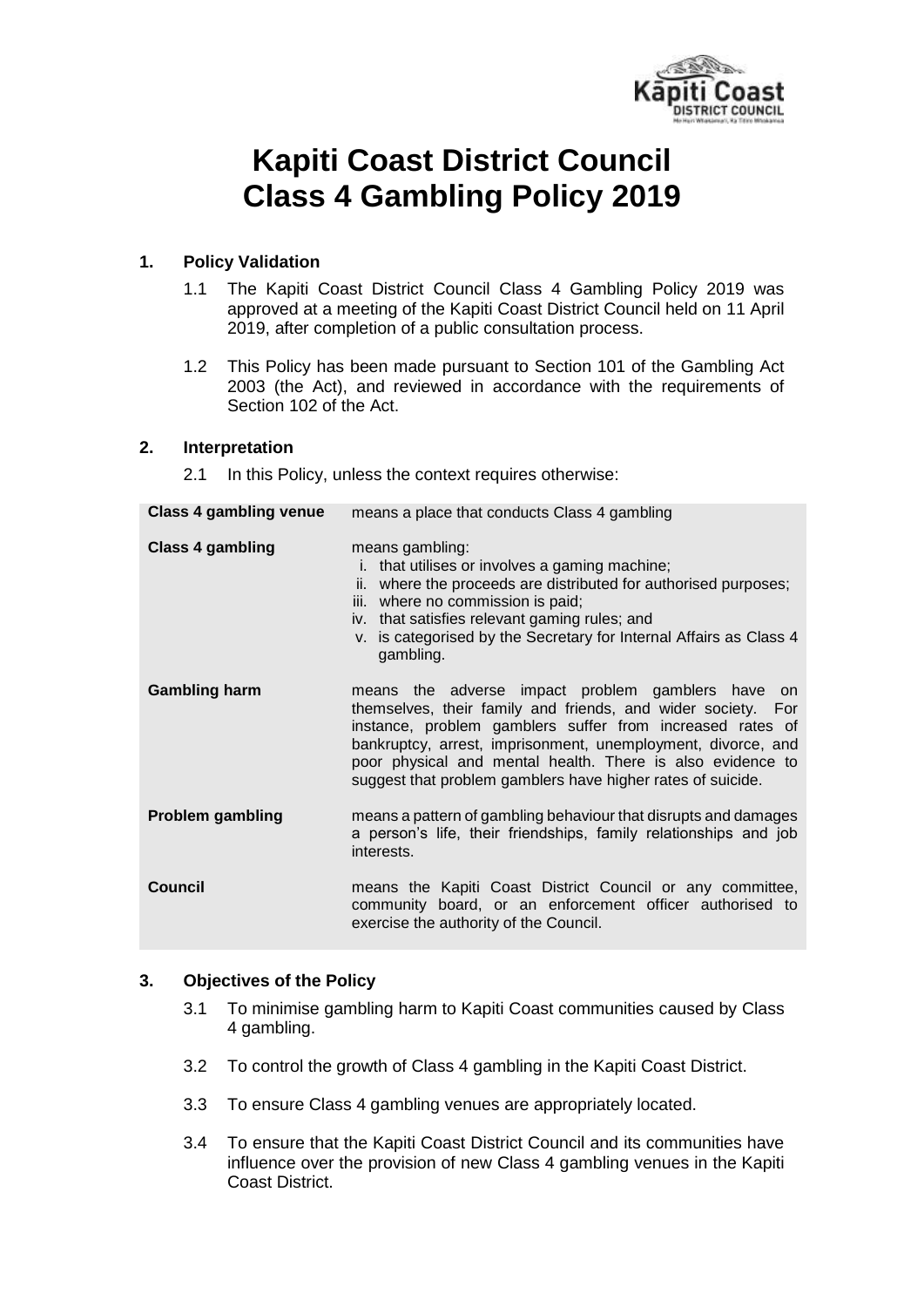- 3.5 To control the number of Class 4 gaming machines in the Kapiti Coast District.
- 3.6 To redistribute existing Class 4 venues and gaming machines in the District so that they are more evenly spread amongst the adult Ward population and closer to the District average (as measured at April 2018).

## **4. Rules Regarding Existing Class 4 Gaming Venues**

- 4.1 The Act provides that venues licensed before 17 October 2001 can operate up to a maximum of 18 machines, but this number will be considered relative to the objectives outlined in section 3.
- 4.2 The Act provides that venues licensed after 17 October 2001, but before the Act came into force, can operate up to a maximum of 9 machines, but this number will be considered relative to the objectives outlined in section 3.
- 4.3 Section 96 of the Act provides that clubs that were licensed after 17 October 2001 and are only able to operate 9 machines can apply to operate up to 18 machines. However, they must first obtain territorial authority consent, which will be considered relative to the objectives outlined in section 3, and must then apply for Ministerial approval.
- 4.4 Section 95 of the Act provides that clubs that merge are able to be licensed to operate up to 30 machines or the lesser of the number currently operated in each of the merging clubs. However, they must first obtain territorial authority consent, which will be considered relative to the objectives outlined in section 3, and must then apply for Ministerial approval.

#### **5. Rules Regarding New Class 4 Gaming Venues**

- 5.1 Further to the provisions above, this Policy maintains the Districtwide Class 4 gaming venue cap at **15** venues (as per the 2011 Policy). No new Class 4 gaming venues will be approved in any part of the Kapiti Coast District if it means this cap will be exceeded.
- 5.2 No new Class 4 gaming venues and no new Class 4 gaming machines will be allowed in the Ōtaki Ward.
- 5.3 Outside of the Ōtaki Ward, new Class 4 gaming venues may be established subject to a vacancy in the current venue caps and in compliance with the Kapiti Coast District Plan, fee and application requirements, and sections 3, 6, 7, and 8 of this Policy.

#### **6. Location of New Class 4 Gaming Venues**

- 6.1 No additional Class 4 gaming venues will be permitted in areas where additional gaming machine numbers will breach the objectives and restrictions outlined in section 3 of this Policy.
- 6.2 New Class 4 gaming venues will not be permitted where the Council believes that the amenity of the area for which the venue is proposed will be adversely affected, or where there is likely to be an adverse effect on any community facilities, including kindergartens, early childhood centres, schools, and places of worship.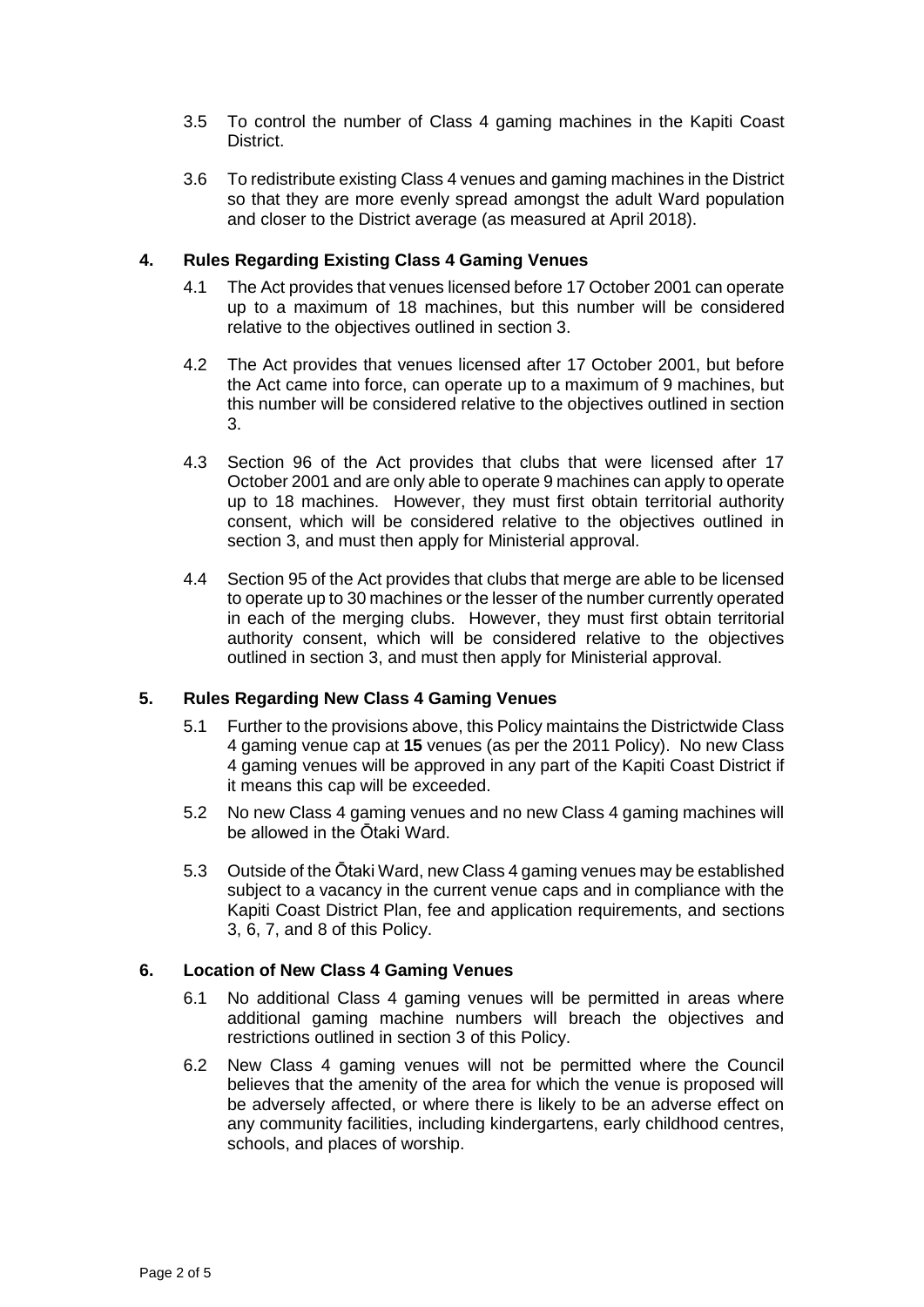- 6.3 Class 4 gaming venues are prohibited in commercial premises where family and/or children's activities are promoted (e.g. family dining or family recreational venues).
- 6.4 Class 4 gaming venues will only be approved in premises licensed under the Sale and Supply of Alcohol Act 2012 with a restricted designation. Stand-alone TAB venues are exempt from this requirement.
- 6.5 The primary activity of a Class 4 gaming venue must not be Class 4 gambling.
- 6.6 A Class 4 gaming venue consent is for one venue (one premises) and is not transferable to another venue (premises) unless consent is obtained from the Council. The consent is given to a venue at a given address, not to a person or business.

#### **7. Relocation of Class 4 Gaming Venues**

- 7.1 A new venue consent will be issued by Council in the following circumstances:
	- a) Where the venue is intended to replace an existing venue within the District;
	- b) Where the existing venue operator consents to the relocation; and
	- c) Where the proposed new location meets all the other requirements in this Policy.
- 7.2 No relocation will be allowed in any Ward where the number of Class 4 gaming machines exceeds the cap.
- 7.3 In accordance with section 97A of the Act, when a relocation consent is sought under this relocation provision, the new venue may operate up to the same number of machines that were permitted to operate at the old venue immediately before the old venue licence was cancelled as a result of the relocation.
- 7.4 In accordance with section 97A(c) of the Act, when the new venue is established following a consent being granted under this relocation provision, the old venue is treated as if no Class 4 venue licence was ever held for the venue. The old venue will therefore require a new territorial authority consent from Council before being relicensed to host gaming machines and will be limited to a maximum of 9 machines if such a consent is issued by Council.
- 7.5 Council will publicly notify applications for the relocation of Class 4 gambling venues and allow for public submissions to be lodged and heard.

#### **8. Restrictions on the Number of Class 4 Gaming Machines**

8.1 In 2011, Ward based restrictions on the number of Class 4 gaming machines were established using the Districtwide average of Class 4 gaming machines to the adult population. With each Class 4 Social Impact Review, which is conducted every three years, current Districtwide averages are calculated using the most recent population data.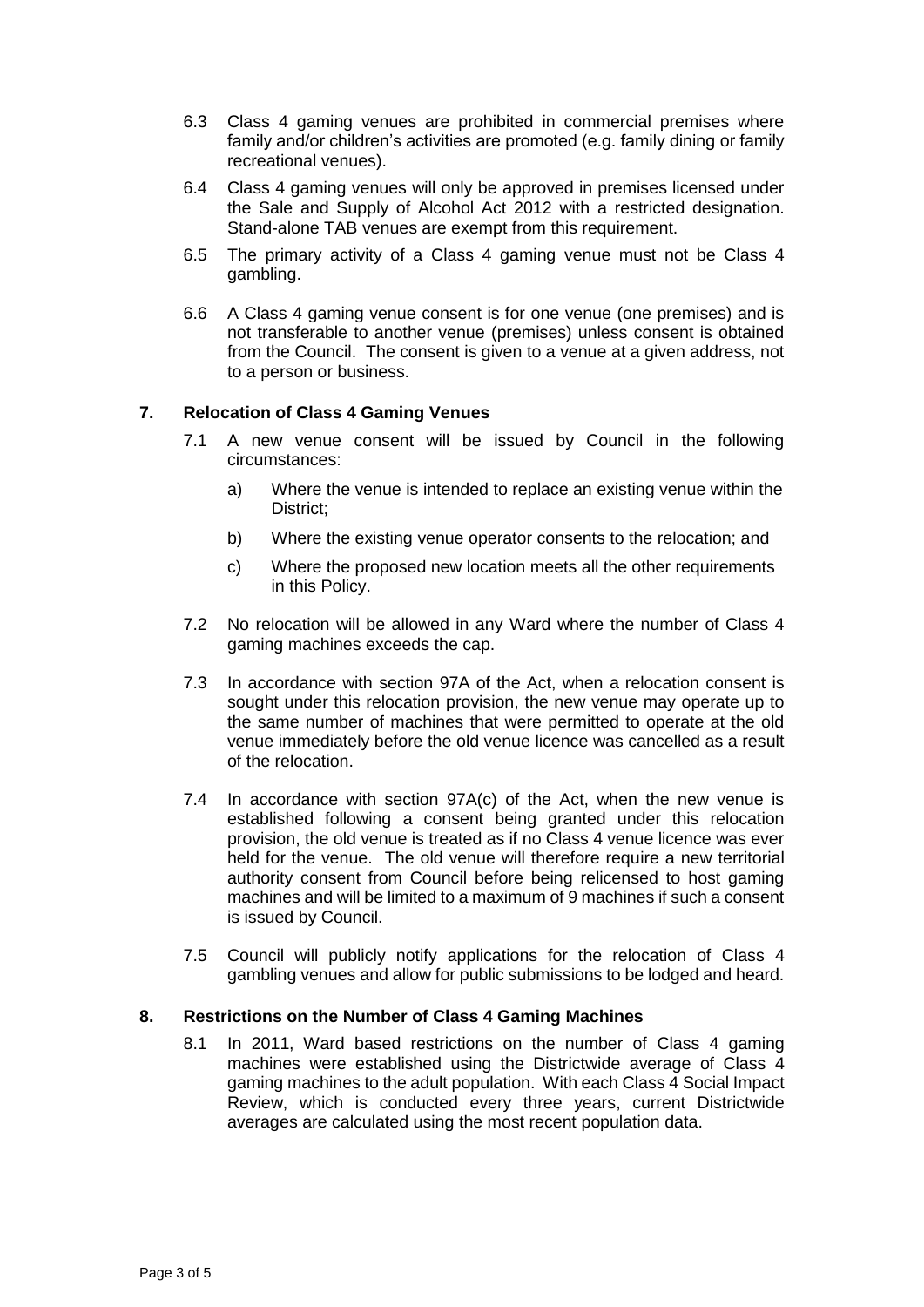8.2 The current Districtwide ratio is 1 machine to 167 adults aged 18 years and older (determined from the District average calculated in April 2018<sup>1</sup>). The number of permitted machines in each Ward is stated in Table 1.

| Ward                     | <b>Population</b><br>over 18<br>years | <b>Current</b><br>no. of<br>gaming<br>machines | <b>Permitted</b><br>no. of<br>gaming<br>machines<br>in each<br><b>Ward</b> | <b>Difference</b><br>between<br>cap and<br>current no.<br>Οf<br>machines | <b>Ratio of</b><br>permitted<br>no. of<br>gaming<br>machines<br>(as per the<br>cap) to<br>adults |
|--------------------------|---------------------------------------|------------------------------------------------|----------------------------------------------------------------------------|--------------------------------------------------------------------------|--------------------------------------------------------------------------------------------------|
| Paekākāriki –<br>Raumati | 7,587                                 | 27                                             | 45                                                                         | $+18$                                                                    | 1:169                                                                                            |
| Paraparaumu              | 14,937                                | 86                                             | 89                                                                         | $+3$                                                                     | 1:168                                                                                            |
| Waikanae                 | 9,018                                 | 18                                             | 52                                                                         | $+34$                                                                    | 1:173                                                                                            |
| Ōtaki                    | 6,642                                 | 61                                             | 42                                                                         | -19                                                                      | 1:158                                                                                            |
| <b>Total District</b>    | 38,184                                | 192                                            | 228                                                                        | $+36$                                                                    | 1:167                                                                                            |

**Table 1:** Permitted number of machines in each Ward

Note: Current number of gaming machines as at April 2018. Population and ratio of gaming machines to adults measured with Statistics New Zealand 2013 Census data.

- 8.3 The total District Class 4 gaming machine cap is 228 gaming machines (refer Table 1).
- 8.4 Additional gaming machines will only be considered in the Paekākāriki / Raumati Ward if the machines are located in the Raumati Township and the increase does not breach the District venue cap of 15, the District machine cap of 228, or the Ward cap of 45.
- 8.5 Additional gaming machines will only be considered in the Paraparaumu Ward if the increase does not breach the District venue cap of 15, the District machine cap of 228, or the Ward cap of 89.
- 8.6 Additional gaming machines will only be considered in the Waikanae Ward if the increase does not breach the District venue cap of 15, the District machine cap of 228, or the Ward cap of 52.
- 8.7 In the event that, for example, two or more existing clubs amalgamate, then the location, population, and proposed number of machines will be considered relative to the objectives and rules outlined in sections 3, 4, 6, 7 and 8 of this policy.

 <sup>1</sup> District average calculated as follows:  $38,184$  adults  $/$  228 non-casino gaming machines = 167 adults to 1 gaming machine as at April 2018. Data sourced from Statistics New Zealand, Census of Population and Housing 2013.